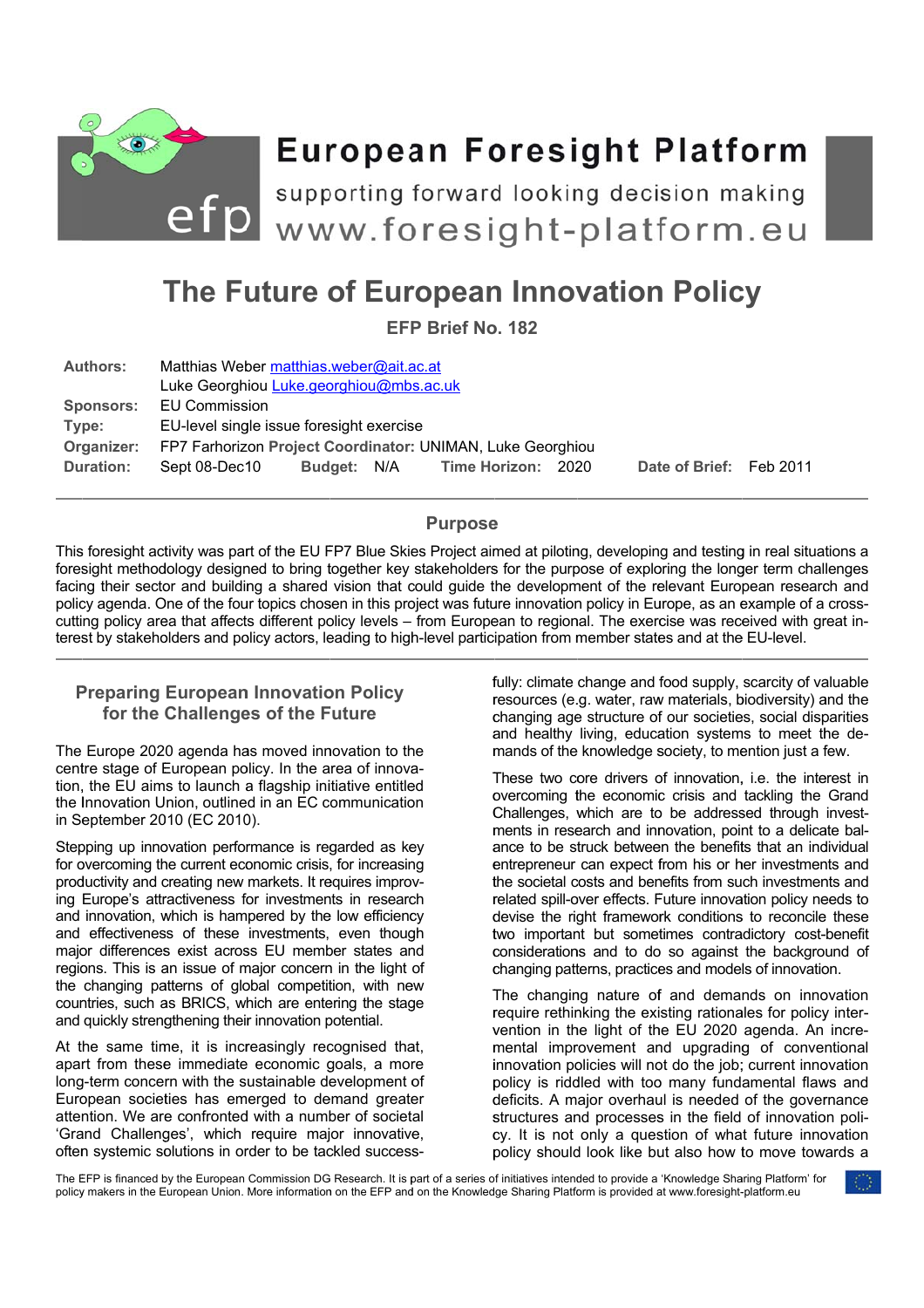new organisational model for innovation policy. It should enable a coherent policy approach and thus ensure that counterproductive effects of different policy areas are avoided and that innovation is paid due attention also in other policy areas than those directly devoted to research and innovation. Moreover, it is crucial to

# **Success Scenario Approach**

Based on a comprehensive background paper, a workshop was organised in Brussels on 27/28 May 2010 with about 30 high-ranking experts and decisionmakers. It focused on identifying perceived gaps in innovation policy to be tackled to support Europe on its way towards an Innovation Union.

The purpose of the workshop was to bring together experts from different policy areas and levels of relevance to innovation in Europe with experts from research and industry to analyse the relationship between sectoral, cross-cutting and innovation policy agendas and their implementation at the European and national level, and to explore the means and actions for improving their coherence. A first step in the process was to develop a vision how European institutions can take shared responsibility for innovation and formulate requirements and key challenges for the future of innovation policy. A second session aimed at identifying key policies to sup-

# **Gearing Innovation Policy toward Grand Challenges**

The combination of interactive success scenario development and desk-based innovation ecosystem mapping brought up a number of important findings. Three of them merit particular attention:

## **A Broader Understanding of Innovation**

The workshop underlined that future innovation policy will have to be based on a much broader understanding of innovation than at present. Four main features will have to receive much greater attention than today:

• Innovation takes place in an ecology of different actors and activities, comprising research, market and societal demands, finance, and institutional frameworks, i.e. it is based on a network of relationships between innovation actors and the environment structuring those relationships. The ability to source knowledge developed elsewhere or to be a knowledge supplier, as captured in the terminology of 'open innovation', has started to transform business models and processes. This development has led to an embedding of local knowledge production in global innovation networks, but it is also recognised that the local context still matters for providing appropriate solutions.

establish a transparent and coherent division of labour between regional, national and European policy levels as well as efficient cooperation between member states, for instance, on issues such as access to research funding or the engagement of national organisations across borders.

port effective innovation, with an emphasis on the European policy level. The results were condensed into a success scenario framework for future European innovation policy. As a third step, the workshop focused on matters of innovation policy governance; an issue that has not received much attention in recent EU innovation policy debates. The time horizon of the exercise was 2020.

Apart from its contribution to current innovation policy debates, the exercise was also to pilot and test in real situations a foresight methodology designed to bring together key stakeholders to explore the longer term challenges that face their area. The methodology is inspired by the notion of success scenario. The purpose of such a scenario is to set a 'stretch target' for all the stakeholders. In this specific case it aims to build a shared vision capable of guiding the development of the relevant European research and innovation policy agenda. This includes anticipating changes of the European research and innovation landscape, of national and European policies and of associated governance mechanisms, which would be needed to take forward that agenda.

- Users have a prominent role to play in devising innovations that are in line with specific and local requirements. Greater concern for the needs and interests of users is reflected in the growing recognition of the importance of innovation in services. While representing around 70% of GDP in most European countries, services have long been neglected by innovation policy. The public sector plays a much more important role for innovation than has been recognised in the past, as a user and shaper of innovation as well as by stimulating the capabilities of potential users to specify their demands on innovation.
- This shift in attention also extends to what constitutes innovation in the first place. Social and organisational innovations are not only complementary to technological innovation but equally important novelties in their own right. Often, they cannot be dissociated from each other and require a stronger role and thus empowerment of people (OECD 2010). R&D is just one contribution to innovation. This is particularly obvious in the service sector where innovation takes place despite the lack of explicit and dedicated R&D.
- Finally, it is also increasingly recognised that there is no single innovation model that fits the requirements of all fields of innovation. Greater diversity in research and innovation patterns can be observed, as reflected in the greater attention paid to sectoral and thematic specificities of innovation.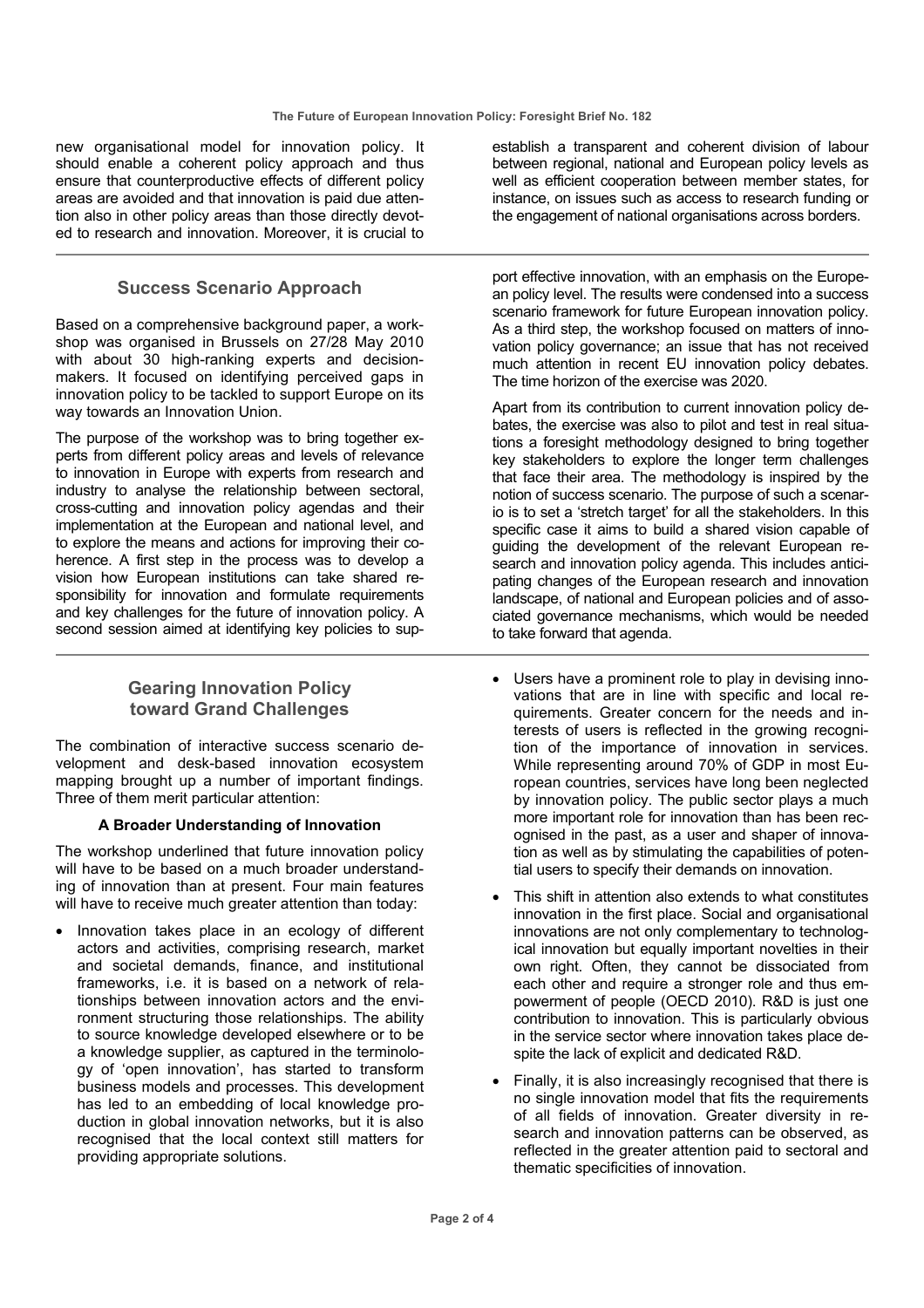## **Future Requirements for Innovation Policy and Its Governance**

A total of sixteen principles or "commandments" of future innovation policy and its governance were formulated in the context of the workshop. They apply to the European as well as at member states level:

#### Ten principles of next-generation innovation policy

- Orientate innovation policy towards Grand Challenges Respond to the international embedding of innovation
- activities Balance priorities by supporting efforts to achieve
- productivity gains and create new markets and jobs Strengthen incentives to innovate but avoid hampering
- spill-over effects needed to tackle Grand Challenges
- Make use of Grand Challenges as mechanisms to build new forms of social and commercial collaboration
- Give priority to social and organisational innovation rather than research-led innovation only
- Ensure that cross-cutting policies promote innovation agendas and support the central role of innovation
- Gear knowledge triangle policies towards innovation
- Provide stronger innovation impulses through sectoral agendas and related demand-side policies
- Intensify efforts to tackle systemic innovation deficits

In addition to these principles of innovation policy, six principles were formulated that should guide the future governance of innovation policy in Europe.

#### Six principles of next-generation governance

- Innovation policy needs to be horizontally embedded and integrated
- Improve coherence in innovation policies at different policy levels
- Put emphasis on building institutions and rules rather than specific programmes
- Make Grand Challenges concrete and tangible as a precondition for setting policy priorities
- Enhance the responsiveness of innovation policy-making to new needs
- Ensure that public administration delivers more with less

## A Success Scenario Framework for Future Innovation Policy in Europe

The competencies of the EU in matters of innovation policy are limited. However, to make the most effective use of the specific advantages that these limitations imply, the participants of the workshop suggested a framework that builds on three maior pillars of European innovation policy (see Figure 1 in the next column).

## Pillar 1: Issue-oriented innovation policy: Focus on **Grand Challenges**

In line with the Innovation Union flagship initiative, a reframing of innovation policy as a means not only of enhancing competitiveness is recommended but also for addressing Grand Challenges. In order to achieve this, the policy instruments available to the EC are limited, but it could nevertheless spearhead the principle of recognizing and using all forms of innovation -

technological, social, organisational and institutional as equally important means of tackling societal challenges. This principle also implies that simply combining research and innovation policy is not enough because it would imply a restriction to research-led innovation and thus ignore the importance of the other dimensions of innovation needed to meet such challenges. Instead, the EC could strive to inject innovation objectives into its sectoral and cross-cutting policies: a range of powerful demand-side policy instruments could be used to support innovation for tackling Grand Challenges.

A number of concrete examples of first pillar policy initiatives were also suggested, such as

- going beyond an integration of research and innovation policy and considering the integration of innovation agendas into sectoral policies, or
- making innovation-friendliness a standard criterion for defining "good practice" regulations in sectoral policies.



#### Figure 1: The three pillars of future European innovation policy; source: Weber & Georghiou (2011)

## Pillar 2: Systemic innovation policy: dealing with systemic deficits

Grand Challenges should not become the sole concern of European innovation policy. There are a number of cross-cutting problems and systemic deficits that need to be addressed through a targeted innovation policy at the European level, including the Community patent, the realisation of an internal market for innovation-oriented procurement, state aid rules, or the improvement of framework conditions for enabling the fast growth of high-tech companies. If indeed innovation becomes a major concern of sectoral and cross-cutting policies, systemic innovation policy initiatives are likely to receive widespread support in related policy areas as they will be recognised as crucial drivers for realising their mission of tackling Grand Challenges through innovation.

Examples of second pillar policy initiatives comprise

- adjusting state aid rules and other elements of competition policy in order to remove inherent barriers to innovation and
- revisiting public procurement practices and regulations to enable the full exploitation of their innovation-enhancing potential across borders and in the context of Structural Funds.

For more information visit the website and subscribe to the mailing list at www.foresight-platform.eu